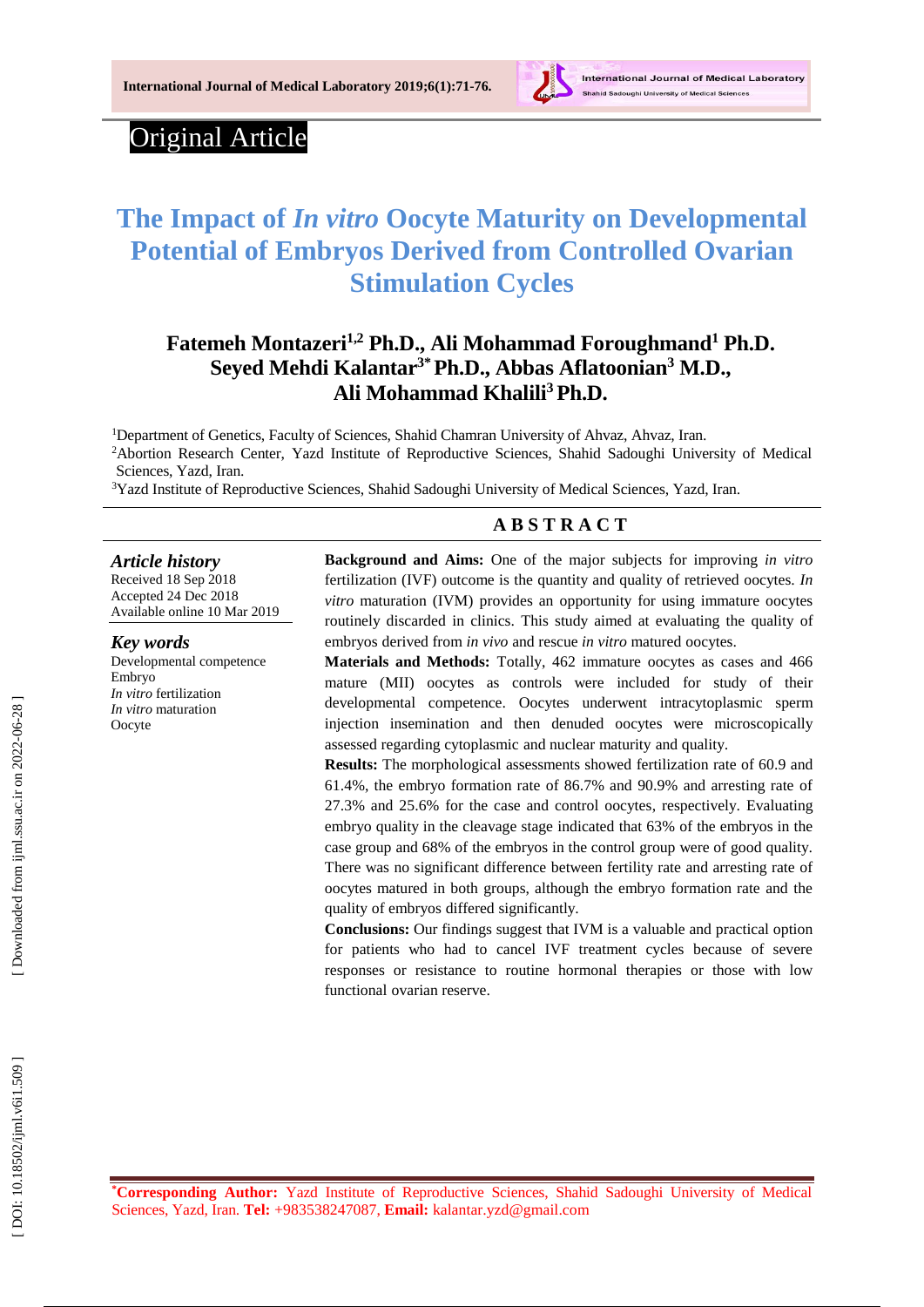# **Introduction**

In the beginning, *in vitro* maturation (IVM) of GV and MI oocytes was applied to overcome the problems associated with the administration of gonadotropin including ovarian hyper stimulation syndrome (OHSS), high cost of drug and burden of *in vitro* fertilization (IVF) treatment on patients [1, 2]. Alternatively, IVM was used to retrieve immature oocytes for fertility preservation in patients with reproductive cancer and other hormone sensitive diseases such as polycystic ovarian syndrome (PCOS) [3, 4].

Regarding the fact that about 10 -15% of the retrieved oocytes in assisted reproductive technology (ART ) cycles are immature, applying them during rescue IVM can help increase the fertility potential [5, 6]. On the other hand, it seems that immature oocytes which do not mature *in vivo*, even with exposure to supraphysiological levels of gonadotrophins in vitro, fail to acquire full developmental competence. There is also concern that aneuploidy rate increases in embryos derived from *in vitro* matured oocytes and low developmental competence of IVM oocytes resulting in the routine lack of application of IVM in IVF center [7 -9]. Although some studies have compared morphology, fertility rates, embryo formation rates and pregnancy rates of embryo s derived from *in vivo* and in-vitro matured oocytes, there are few investigation s regarding developmental competence of immature oocytes. Therefore, we aimed to compare morphology, maturity, fertility and quality of embryo s derived from

*in vivo* and *in vitro* matured oocytes.

## **Material s and Methods**

### **Participants**

From April 2015 to August 2017, a total number of 98 infertile women referring to Reproductive Sciences Institute, Shahid Sadoughi University of Medical Sciences, Yazd, Iran, entered into the study. This prospective randomized study was approved by the Ethics Committee of our Institution. Written informed consents were signed by all the women included in our research study. All retrieved oocytes were randomly divided into case (include 462 GV/MI) and control (include 466 MII) group s. The inclusion criteria were: normal ejaculated sperm samples according to World Health Organization criteria [10], oocyte with normal morphology [11], and age  $<$  37 years without history of recurrent pregnancy loss or IVF failure . Women with a background of a chromosomal abnormality or genetic disorder or severe endocrine disorder and also cycles using donor gametes were excluded.

#### **IVF and IVM treatment**

All participants in this prospective case -control study were stimulated by the gonadotropin releasing hormone (GnRH) antagonist [12]. Oocyte aspiration was performed 36 h later transvaginally. Oocytes underwent intracyto plasmic sperm injection (ICSI ) process after enzymatic and mechanical removal of cumulus cells with 80 IU/ml hyaluronidase (Sigma Co, USA). Then, the denuded oocyte was microscopically assessed in terms of

DOI: 10.18502/ijml.v6i1.509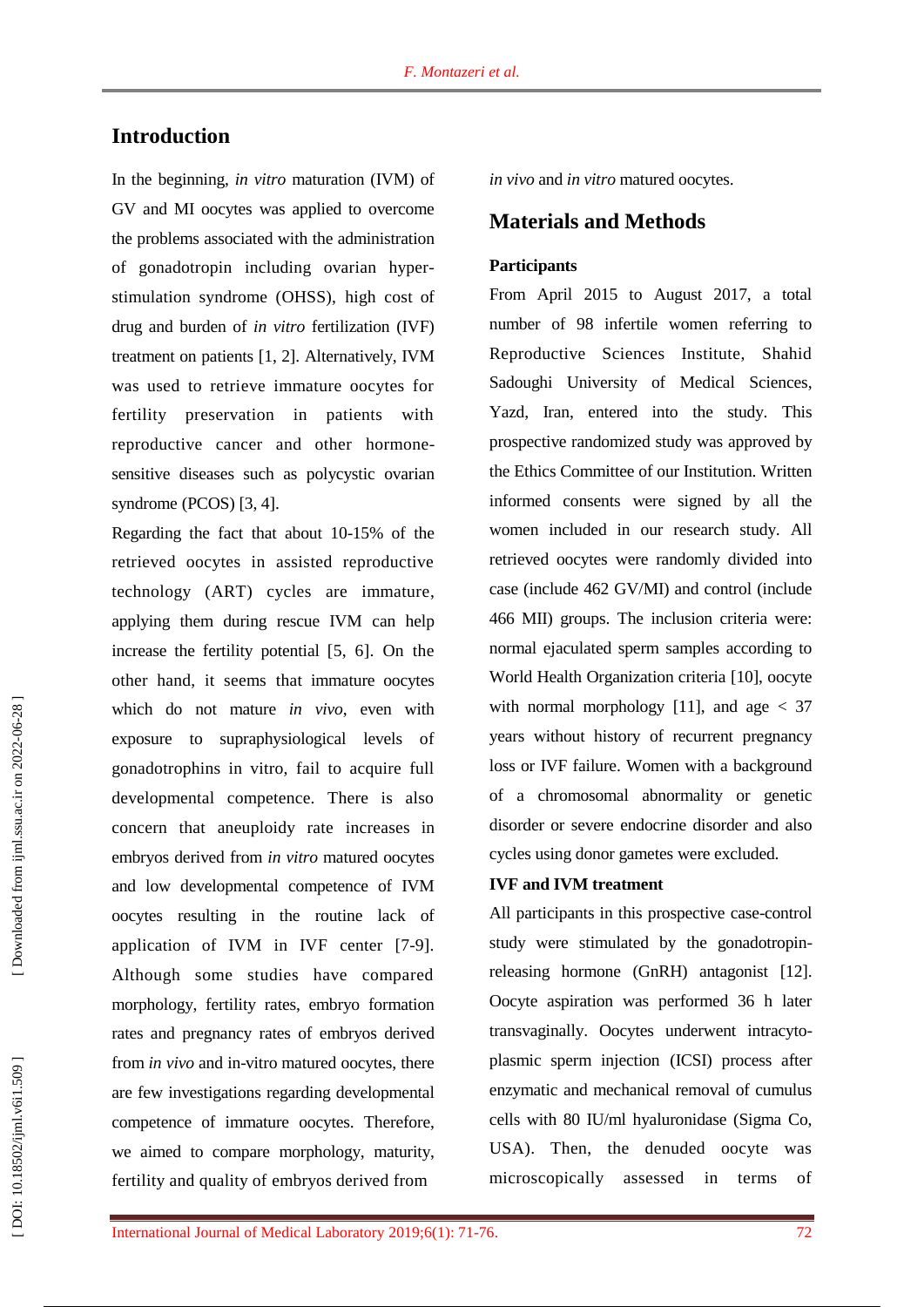cytoplasmic and nuclear maturity and quality (Olympus Co, Japan). After washing twice with G-Mops-V1 (Vitrolife), immature oocytes at GV stage were collected for *in vitro* maturation and further comparison with *in vivo* matured oocytes. Included immature oocytes were cultured in blastocyst medium supplemented with 75 IU/L of human menopausal gonadotropin (IVF -M, LG Life Sciences, Jeonbuk -do, Korea) and were incubated 24 h at  $37^{\circ}$ C in 95% O<sub>2</sub>, 6% CO<sub>2</sub> and 90% humidity under paraffin oil (MediCult) [13 -15]. After 24 h, the oocyte maturity was assessed again with the observation of the PB1 under an inverted microscope (Nikon Co, Japan) to prepare them for ICSI insemination [3]. About 16 -18 h after ICSI, the fertilization rate of oocytes was evaluated and compared between IVM and IVF groups. The fertilized oocytes were then cultured in cleavage medium for 72 h and then, the rate of embryo formation and embryo arresting was compared between the groups [16] .

#### **Statistical analysis**

The data are presented as mean±standard deviation and percentage according to data normality. Data analysis was performed using SPSS software (version 20). The frequency distributions between the groups were

analyzed using appropriate statical test s. All hypotheses were two-sided and p<0.05 was considered as significant.

## **Results**

#### **Patients, embryos and Oocytes ' information**

A total number of 98 infertile women with average age of  $29.19 \pm 3.05$  in the case and of 30.33±4.27 in the control group entered the study. The women were subdivided into four group s based on etiology of infertility in terms of male factor, female factor, both male and female factor s and unknown (Table 1). Overall, 480 COC in MII group and 485 COC in GV group were retrieved and after microscopic assessment , 23 GV oocytes and 14 MII oocytes were excluded from the study due to abnormal morphology. Following *in vitro* maturation of GV oocytes, the study was followed by 462 MII oocytes in the case and 466 MII oocytes in the control group s. The MII oocytes were fertilized that led to the formation of 157 and 222 embryos in case and control groups, respectively. Embryonic divisions were followed up, and 43 embryos in the case and 57 embryos in the control group were arrested at 2 -8 cells stages (Table 2).

| Table 1. Demographic and etiologic characterization of the patients |  |
|---------------------------------------------------------------------|--|
|---------------------------------------------------------------------|--|

| Variables                          | Case           | Control        | <b>P-value</b> |
|------------------------------------|----------------|----------------|----------------|
| Age (mean $\pm SD$ )               | $29.19 + 3.05$ | $30.33 + 4.27$ | 0.08           |
| <b>Cause of infertility</b>        |                |                |                |
| Male factor                        | $36.4*$        | 33.8           |                |
| <b>Female factor</b>               | 43.9           | 35.3           | 0.31           |
| <b>Both male and female factor</b> | 16.7           | 20.6           |                |
| Unknown etiology                   | 3              | 10.3           |                |
| 'ercent                            |                |                |                |

DOI: 10.18502/ijml.v6i1.509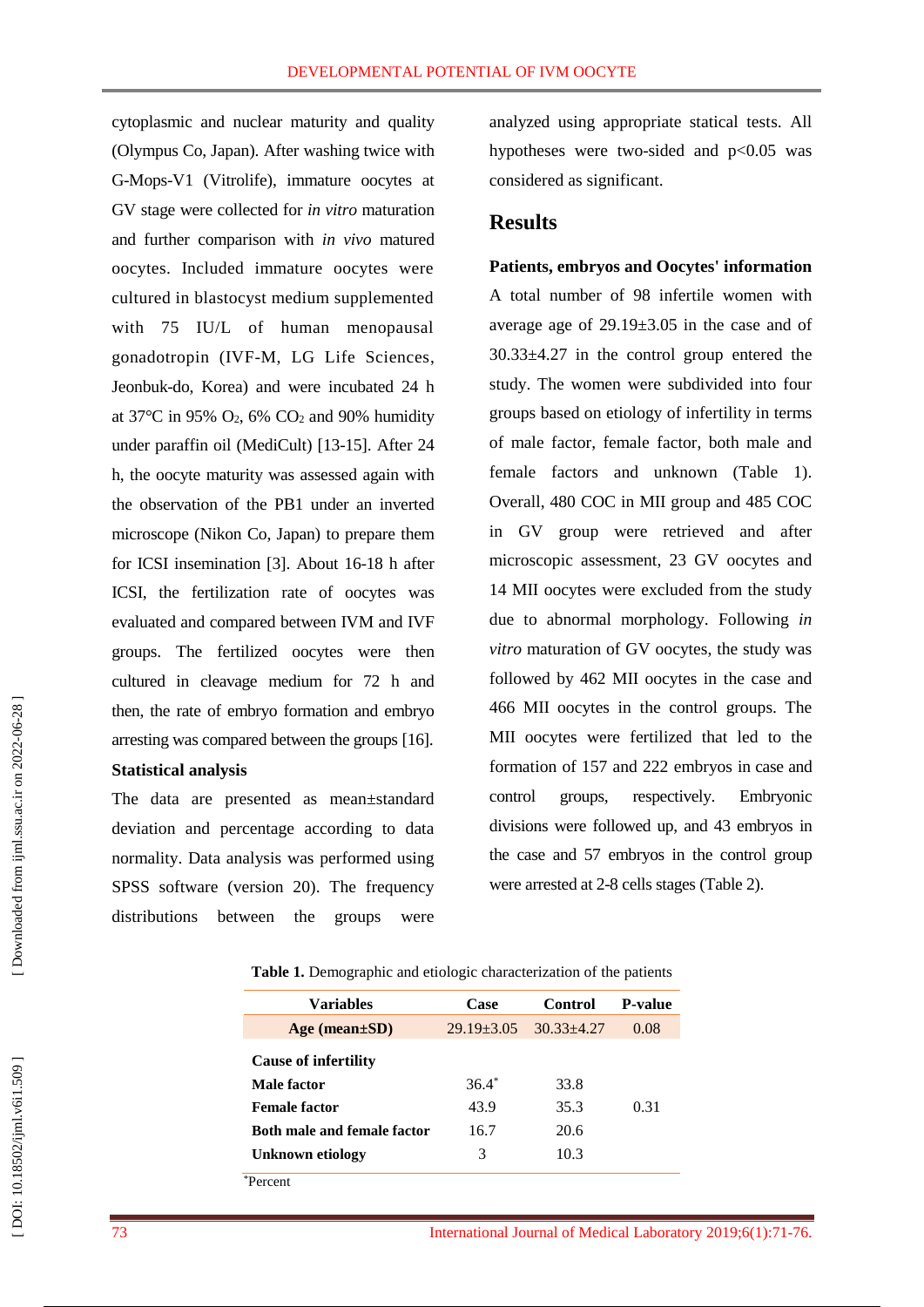# **Developmental competence of mature and immature oocytes**

Subsequent to *in vitro* maturation of GV oocyte s, the rate of oocyte maturation and fertilization, embryo formation and embryo arresting as well, quality of embryos and stage of arresting in both groups were thoroughly investigated (summarized in table s 2 and 3 ). Maturation rate of oocytes was 64. 2% and 85% in case and control groups, respectively. Although the fertilization rate of the oocytes did not differ significantly between the case  $(61\%)$  and control  $(61.4\%)$  groups,

the embryo formation rate was significantly higher in the control (90.9%) than in the case  $(86.8\%)$  group  $(p=0.001)$ . Moreover, the arresting rate of the embryo was statistically insignificant in the control group in comparison with the cases  $(p=0.1)$ . Also, there were insignificant differences between groups regarding the stage of arresting, although most of the arrest s took place first in 4 -cells and then in 6 -cells stage. The results revealed no difference between the quality of embryo as 63% of the IVM embryos and 68% of the IVF embryos were of high quality (Table 3).

| <b>Variables</b>              | Control | Case |
|-------------------------------|---------|------|
| <b>Total oocyte retrieval</b> | 480     | 485  |
| <b>Included oocytes</b>       | 466     | 462  |
| <b>MII</b> oocytes            | 397     | 297  |
| $2$ pn                        | 244     | 181  |
| <b>Total embryo formation</b> | 222.    | 157  |
| Total embryo arrest           | 57      | 43   |
| <b>High-quality embryos</b>   | 38      | 27   |
| Low-quality embryos           | 19      | 16   |

**Table 2.** Comparison of oocyte and embryo in the case and control groups

**Table 3.** Descriptive analysis of maturation, fertilization and embryos development derived from *in vitro* matured oocytes (case) in comparison with *in vivo* matured oocytes (control)

| <b>Parameters</b>         | Control (MII)  | Case           | <b>P-value</b> |
|---------------------------|----------------|----------------|----------------|
| <b>Maturation rate</b>    | 85 (397/466)*  | 64.2 (297/462) |                |
| <b>Fertilization rate</b> | 61.4 (244/397) | 61 (181/297)   | 0.614          |
| <b>Embryo formation</b>   | 90.9 (222/244) | 86.8 (157/181) | 0.001          |
| <b>Arresting rate</b>     | 25.6 (57/222)  | 27.3(43/157)   | 0.1            |
| <b>Embryo</b> quality     |                |                |                |
| Good                      | 68 (150/222)   | 63 (98/157)    | 0.03           |
| Poor                      | 32.4 (72/222)  | 37.5(59/157)   |                |
| 2-cell                    | 1              | 0              |                |
| 3-cell                    | $\overline{c}$ | 5              |                |
| 4-cell                    | 27             | 18             |                |
| 5-cell                    | 3              | 3              | 0.5            |
| 6-cell                    | 15             | 10             |                |
| 7-cell                    | $\Omega$       | 1              |                |
| 8-cell                    | 9              | 6              |                |

\*Percent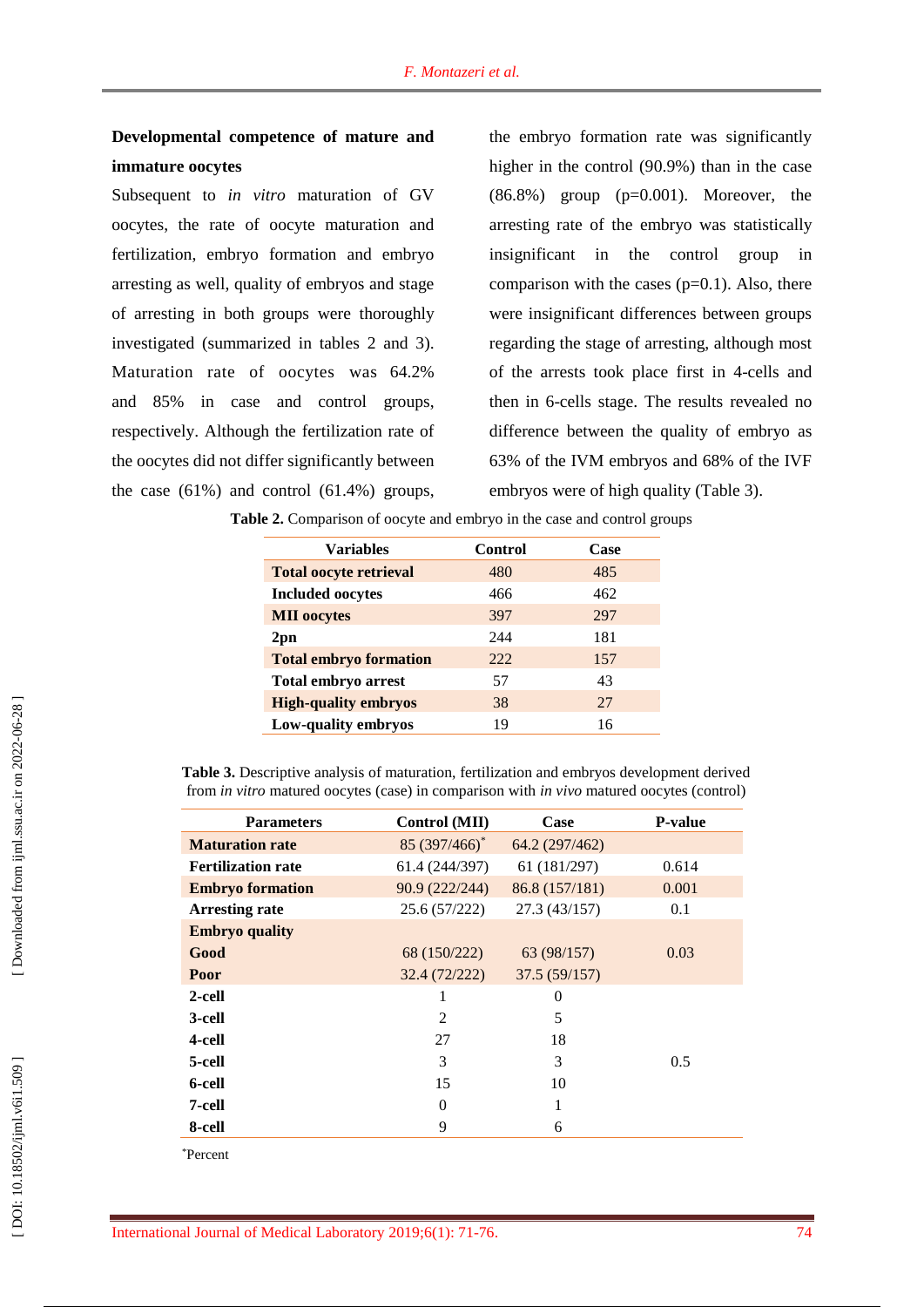## **Discussion**

Even with some differences in the study design, sample size, infertility etiology and stimulation protocols, similar results were reported by authors. Regarding the fertilization rates, our results are similar to the fertilization rates of 62.1% vs. 64.0% (reported by the Reichman et al. in 2010 or the fertilization rate of 61.7% vs. 61.6% documented by Fesahat et al. in 2018 [17, 18]. Developmental competence of 357 *in vitro* matured oocyte s vs . 544 *in vivo* matured oocyte s was investigated by Fesahat and colleagues. No significant differences were reported in the fertilization rate, embryo formation, arresting rate and quality of embryo in this study. However, based on our findings , the embryo formation rate and quality of embryo differ slightly. Also, rescue IVM potential in PCOS women was studied and high pregnancy and live birth rates were reported. Therefore, the authors attributed this to over -response or poor -response patients without concern for OHSS risk [19]. A study on PCOs patients demonstrated the opposite results as the clinical pregnancy rate was significantly lower in the IVM group (51.3% vs . 63.5%) [4]. Generally, the implantation potential of human embryos in both group still remains low for the reason that the majority of human IVM embryos are chromosomally abnormal [8]. On the other hand, the usual morphological selection method is not precise and appropriate for evaluating the oocyte and embryo maturity and quality [20, 21]. Another study used IVM in women with low functional ovarian reserve (n =10) in comparison with those with normal functional ovarian reserve (n=25). The finding s confirmed that fertilization and embryo formation rates do no t differ significantly between groups [22].

## **Conclusion**

Overall, finding s of our study and the mentioned research suggests using the rescue IVM treatments in ART especially for women with low functional ovarian reserve, with hormone sensitivity, or with cancer and other diseases including PCOs. Certainly, IVM will improve the available number of oocytes and thus the transferable embryos resulting in higher pregnancy and delivery rates.

#### **Conflict of Interest**

There is no conflict of interest.

#### **Acknowledgment**

We sincerely appreciate our colleagues in the ART and Genetics section of Yazd Institute of Reproductive Sciences for their kindly collaboration.

## **References**

- [1]. Child TJ, Abdul -Jalil AK, Gulekli B, Tan SL. In vitro maturation and fertilization of oocytes from unstimulated normal ovaries, polycystic ovaries, and women with polycystic ovary syndrome. Fertil Steril. 2001; 76(5): 93 6 -42.
- [ 2]. Trounson A, Wood C, Kausche A. In vitro maturation and the fertilization and develop mental competence of oocytes recovered from untreated polycystic ovarian patients. Fertil Steril. 1994; 62(2): 353 -62.

DOI: 10.18502/ijml.v6i1.509